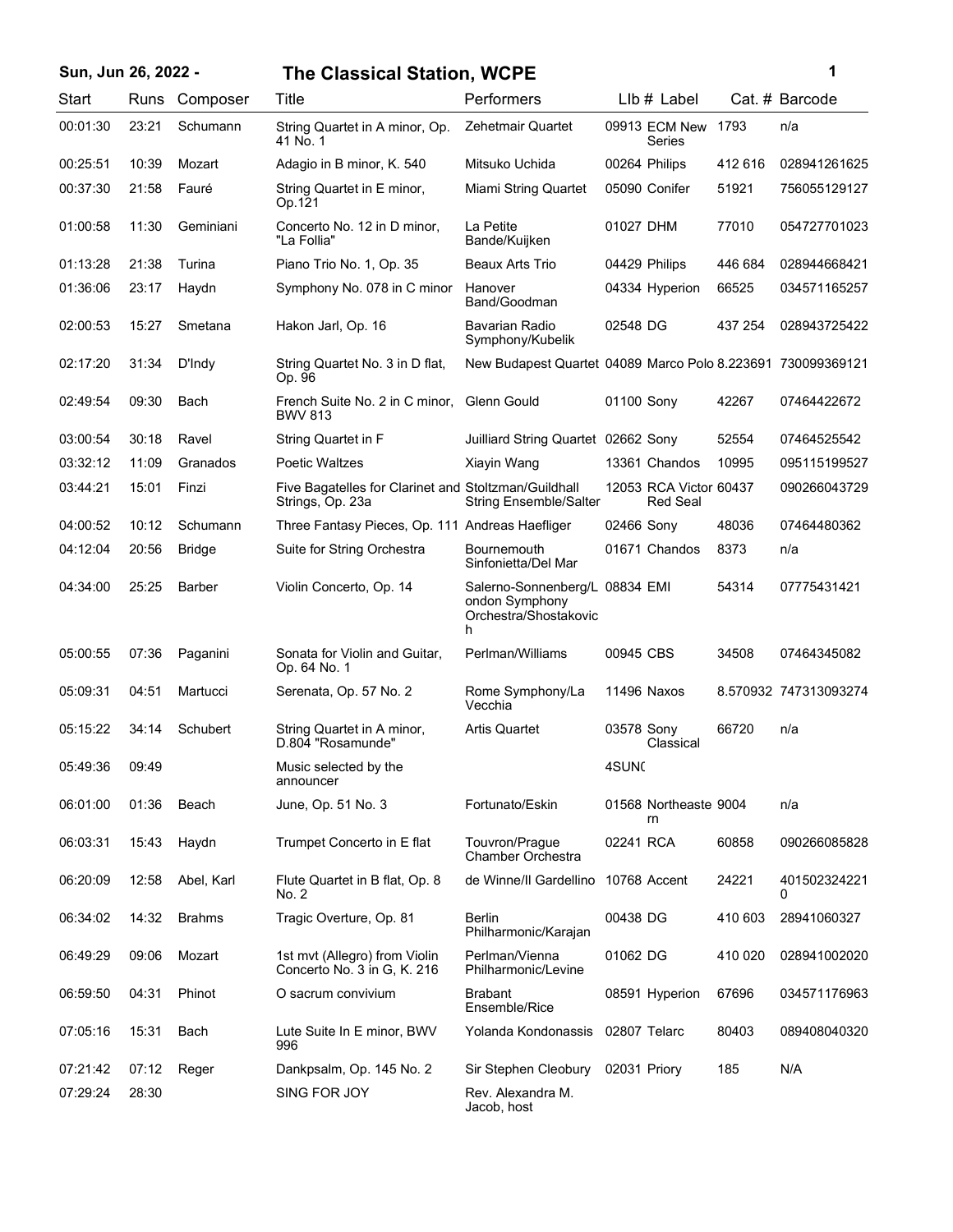| Sun, Jun 26, 2022 - |             |                 | <b>The Classical Station, WCPE</b>                                  |                                                                                           |             |                                   |              | $\mathbf{2}$          |
|---------------------|-------------|-----------------|---------------------------------------------------------------------|-------------------------------------------------------------------------------------------|-------------|-----------------------------------|--------------|-----------------------|
| Start               | Runs        | Composer        | Title                                                               | Performers                                                                                |             | $Llb#$ Label                      |              | Cat. # Barcode        |
| 08:00:54            | 02:42       | Noble           | Come, Labor On                                                      | Kleinschmidt/St.<br>Thomas Choir of Men<br>& Boys/Hancock                                 | 03397 Koch  |                                   |              |                       |
| 08:03:36            | 05:11       | Pedrell         | A solis ortus                                                       | Coro<br>Cervantes/Aransay                                                                 | 06318 Guild |                                   | 7243         | 795754724325          |
| 08:08:47            | 04:37       | Sowerby         | Come, Holy Ghost                                                    | <b>Trinity Church Wall</b><br>Street Choir/King                                           |             | 03657 Gothic                      | 49034        | 000334903428          |
| 08:15:54            | 04:51       | Franck          | Panis angelicus                                                     | Domingo/Vienna<br>Symphony<br>Orchestra/Vienna<br>Boys'<br>Choir/Froschauer               | 04359 RCA   |                                   | 68606        | 090266860623          |
| 08:20:45            | 03:57       | Mendelssohn     | Thanks be to God! from Elijah                                       | Terfel/Edinburgh<br>Festival<br>Chorus/Orchestra of<br>the Age of<br>Enlightenment/Daniel |             | 06679 Decca                       | B000691<br>8 | 028947574866          |
| 08:24:42            | 03:47       | Anonymous       | Tierce en taille in C                                               | Kenneth Gilbert                                                                           |             | 09392 Analekta<br>Fleur de<br>Lys | 23022        | 774204302221          |
| 08:30:59            | 06:16       | Lambe           | Stella caeli                                                        | The Thirteen Chamber 13074 Affeto<br>Choir/Robertson                                      |             |                                   | 1605         | 888295453677          |
| 08:37:15            | 06:23       | <b>Bairstow</b> | If the Lord had not helped me                                       | Poulter/Choir of<br>Liverpool<br>Cathedral/Bishop                                         |             | 13218 Priory                      | 1172         | 502861221172<br>5     |
| 08:46:08            | 07:08       | Tchaikovsky     | Da ispravitsya                                                      | St. Petersburg<br>Chamber<br>Choir/Korniev                                                |             | 04715 Philips                     | 446 685      | 028944668520          |
| 08:53:26            | 04:30       | Sweelinck       | Toccata in C                                                        | James David Christie                                                                      |             | 03195 Naxos                       |              | 8.550904 730099590426 |
| 09:00:56            | 33:36       | Bach            | Cantata 76, "Die Himmel<br>erzahlen die Ehre Gottes"                | Bach Collegium<br>Japan/Suzuki                                                            | 08340 Bis   |                                   | 9024/26      | 731859902426<br>4     |
| 09:37:02            | 03:20       | Rutter          | Loving Shepherd of thy sheep                                        | Cambridge<br>Singers/Rutter                                                               |             | 04525 Collegium                   | 113          | 040888011323          |
| 09:43:22            | 67:25       | Paine           | St. Peter, an oratorio (Part 1)                                     | Pro Arte<br>Orchestra/Back Bay<br>Chorale/Schuller                                        | 06475 GM    | Recordings<br>, Inc.              | 2027         | n/a                   |
| 10:52:37            | 57:36 Paine |                 | St. Peter, an oratorio (Part 2)                                     | Pro Arte<br>Orchestra/Back Bay<br>Chorale/Schuller                                        | 06475 GM    | Recordings<br>, $Inc.$            | 2027         | n/a                   |
| 11:51:28            | 07:57       |                 | Music selected by the<br>announcer                                  |                                                                                           | 4SUN1       |                                   |              |                       |
| 12:01:15            | 17:26       | Beethoven       | Piano Sonata No. 8 in C minor, Jonathan Biss<br>Op. 13 "Pathetique" |                                                                                           | 07453 EMI   |                                   | 94422        | 094639442225          |
| 12:19:56            | 16:54       | Wagner          | Prelude to Act 1 & Love-Death Berlin<br>from Tristan & Isolde       | Philharmonic/Abbado                                                                       | 06220 DG    |                                   | 02           | 0000985-028947437727  |
| 12:38:40            | 21:22       | Weber           | Piano Concerto No. 1 in C, Op. Frith/RTE<br>11                      | Sinfonietta/O'Duinn                                                                       |             | 04220 Naxos                       |              | 8.550959 730099595926 |
| 13:01:52            | 35:49       | <b>Brahms</b>   | Symphony No. 3 in F, Op. 90                                         | <b>Scottish Chamber</b><br>Orchestra/Mackerras                                            |             | 04722 Telarc                      | 80450        | 089408045028          |
| 13:39:31            | 09:03       | Rossini         | Overture to The Siege of<br>Corinth                                 | Orchestra St.<br>Cecilia/Pappano                                                          |             | 11855 Warner<br>Classics          | 43440        | 08256462 825646243440 |
| 13:49:49            | 10:14       | Geminiani       | Concerto No. 1 in D                                                 | I Musici                                                                                  |             | 03999 Philips                     | 438 766      | 028943876629          |
| 14:01:53            | 20:42       | Kozeluh         | Symphony in F                                                       | Prague Chamber<br>Orchestra/Hlavacek                                                      |             | 01400 Supraphon 2051              |              | 081759009308          |
| 14:24:25            | 35:31       | Rachmaninoff    | Piano Concerto No. 3 in D<br>minor, Op. 30                          | Wild/Royal<br>Philharmonic/Horenstei<br>n                                                 |             | 07136 Chesky                      | 76           | 090368007629          |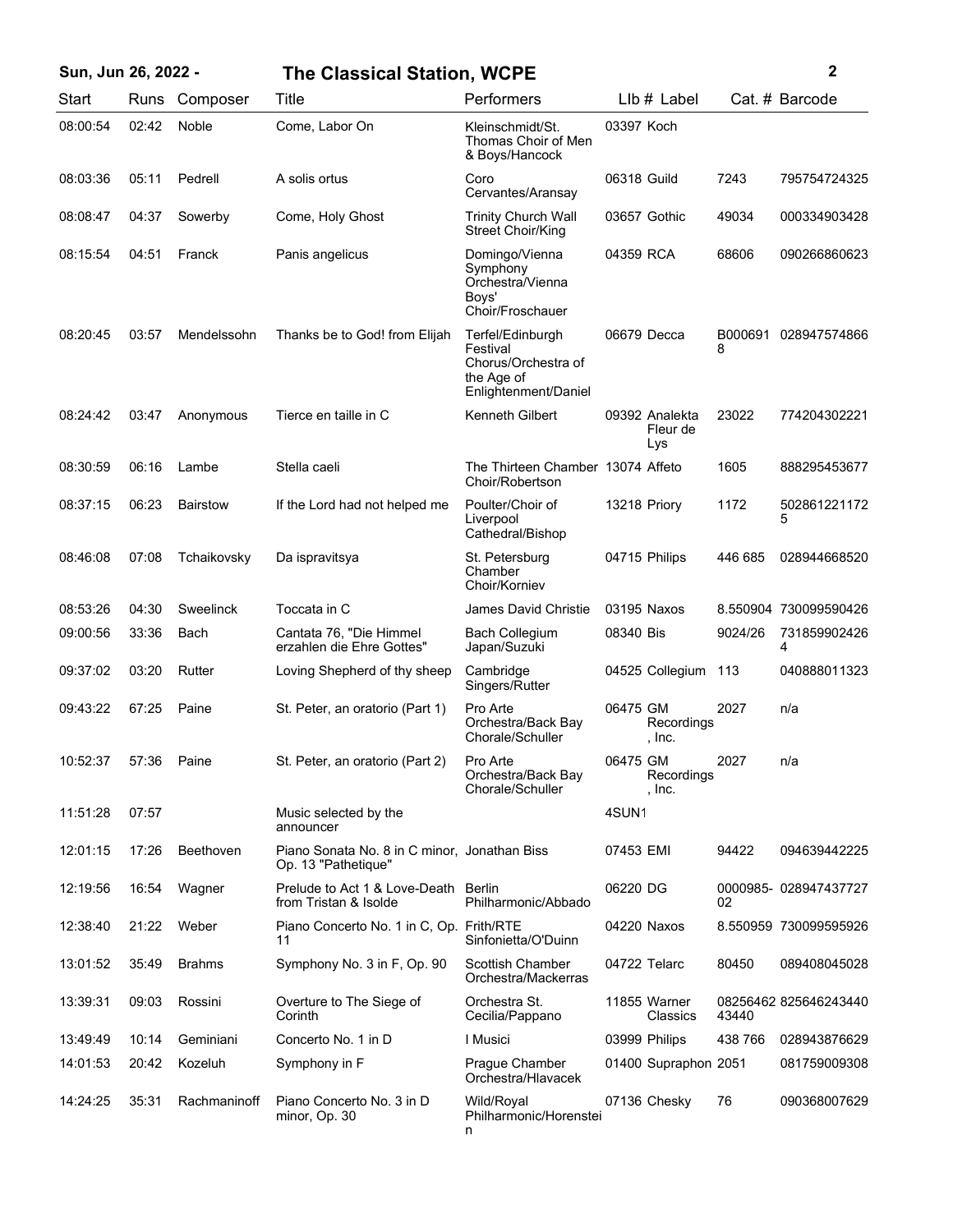| Sun, Jun 26, 2022 - |  |  |  |  |  |  |
|---------------------|--|--|--|--|--|--|
|---------------------|--|--|--|--|--|--|

## **Sun, Jun 26, 2022 - 3 The Classical Station, WCPE**

| I<br>۰.<br>×<br>۰. |
|--------------------|

| <b>Start</b> | Runs  | Composer            | Title                                                                                                           | Performers                                                         | LIb # Label                          |             | Cat. # Barcode        |
|--------------|-------|---------------------|-----------------------------------------------------------------------------------------------------------------|--------------------------------------------------------------------|--------------------------------------|-------------|-----------------------|
| 15:01:46     | 15:27 | Diamond             | The Enormous Room                                                                                               | Seattle<br>Symphony/Schwarz                                        | 02592 Delos                          | 3119        | 013491311920          |
| 15:18:28     | 12:51 | Haydn               | Sonata in E flat for Two Horns                                                                                  | Koster/Konings/Koopm 01714 Musical<br>an/Goebel/Stuurop/Me<br>dlam | Heritage<br>Society                  | 522363T n/a |                       |
| 15:33:09     | 14:04 | Handel              | Concerto Grosso in D, Op. 6<br>No. 5                                                                            | Academy of Ancient<br>Music/Manze                                  | 05049 Harmonia<br>Mundi              | 9           | 907228/2 093046722821 |
| 15:48:28     | 11:34 |                     | Music selected by the<br>announcer                                                                              |                                                                    | 4SUN1                                |             |                       |
| 16:01:52     | 16:31 | Clementi            | Symphony in D, Op. 18 No. 2                                                                                     | London Mozart<br>Players/Bamert                                    | 06587 Musical<br>Heritage<br>Society |             | 513911H 717794391121  |
| 16:19:38     | 25:32 | Mendelssohn         | Piano Quartet No. 1 in C minor, Domus<br>Op. 1                                                                  |                                                                    | 00986 Virgin<br>Classics             | 91183       | 075679118325          |
| 16:47:00     | 13:00 | Bach                | Violin Concerto No. 1 in A<br>minor, BWV 1041                                                                   | Huggett/Amsterdam<br>Baroque/Koopman                               | 00897 Erato                          | 75358       | 08908853582           |
| 17:01:50     | 24:32 | Mozart              | String Quartet No. 21 in D, K.<br>575                                                                           | Artaria Quartet                                                    | 04838 Harmonia<br>Mundi              | 1907107     | 093046700720          |
| 17:27:37     | 10:05 | Vaughan<br>Williams | Overture to The Wasps                                                                                           | London<br>Philharmonic/Handley                                     | 00928 Chandos                        | 8330        | N/A                   |
| 17:39:32     | 08:04 | Vivaldi             | Violin Concerto in D, Op.11 No. Ritchie/Academy<br>1                                                            | Ancient<br>Music/Hogwood                                           | 02664 L'Oiseau<br>Lyre               | 436 172     | 028943617222          |
| 17:48:51     | 11:09 | Chopin              | Ballade No. 4 in F minor, Op.<br>52                                                                             | Sviatoslav Richter                                                 | 06657 DG                             | 457 667     | 028945766720          |
| 18:02:00     | 12:25 | Matiegka            | Sonata No. 3 in G, Op. 31                                                                                       | David Starobin                                                     | 13999 Bridge                         | 9567        | 090404956720          |
| 18:16:15     | 31:15 | Grieg               | Piano Concerto in A minor, Op.<br>16                                                                            | Joselson/Royal<br>Philharmonic/Fagen                               | PV141 Signum<br>Classics             | 675         | 635212067529          |
| 18:49:20     | 10:39 | Farrenc             | Variations concertantes on a<br>Swiss melody, Op. 20                                                            | Orlando/Di Carlo                                                   | Downk Brilliant<br><b>Classics</b>   | 95922       | 502842195922<br>1     |
| 19:01:59     | 11:34 |                     | Interview: Caleb Gardner<br>speaks with Chris Williams,<br>Executive Director of the<br>Eastern Music Festival. |                                                                    | <b>Previet</b>                       |             |                       |
| 19:15:23     | 23:51 | Debussy             | La Mer (The Sea)                                                                                                | Eastern Music Festival 09637<br>Orchestra/Schwarz                  |                                      |             |                       |
| 19:41:04     | 18:25 | <b>Bruch</b>        | Piano Trio in C minor, Op. 5                                                                                    | Nash Ensemble                                                      | Downk Hyperion                       | 68343       | n/a                   |
| 20:01:29     | 05:06 | <b>Brahms</b>       | Longing at rest, Op. 91 No. 1                                                                                   | Goerne/Tamestit/Tiber Downk Harmonia<br>ghien                      | Mundi                                | 902652      | n/a                   |
| 20:08:25     | 12:47 | Schubert            | Impromptu in B flat, D. 935 No. Grigory Sokolov<br>3                                                            |                                                                    | DL000 Deutsche<br>Grammaph<br>on     |             | 000289486184<br>91    |
| 20:23:02     | 15:05 | McEnroe             | Celebration of the Natural<br>World                                                                             | <b>Sydney Scoring</b><br>Orchestra/Williams                        | PV138 Navona                         | 6329        | 896931006293          |
| 20:39:57     | 12:40 | Stamitz, K.         | Symphony in E flat, Op. 6 No. 2 Cologne                                                                         | Academy/Willens                                                    | Downk CPO                            | 555344      | 761203534425          |
| 20:54:27     | 04:37 | Rachmaninoff        | The Muse, Op. 34, No. 1                                                                                         | Kanneh-Mason                                                       | DL000 Decca                          |             | 000289485220<br>33    |
| 21:00:54     | 38:09 | <b>Ives</b>         | Symphony No. 2                                                                                                  | Seattle<br>Symphony/Morlot                                         | 11965 Seattle<br>Symphony<br>Media   | 1003        | 855404005027          |
| 21:40:18     | 09:54 | Knox                | Stranger                                                                                                        | Watras/Knox                                                        | 13200 Sono<br>Luminus                | 70007       | 053479700728          |
| 21:51:42     | 07:04 | Zimmer              | Light from The Thin Red Line                                                                                    | Vengerov/Czech<br>PO/Greenaway                                     | 13280 Sony<br>Classical              | 812         | 88985322 889853228126 |